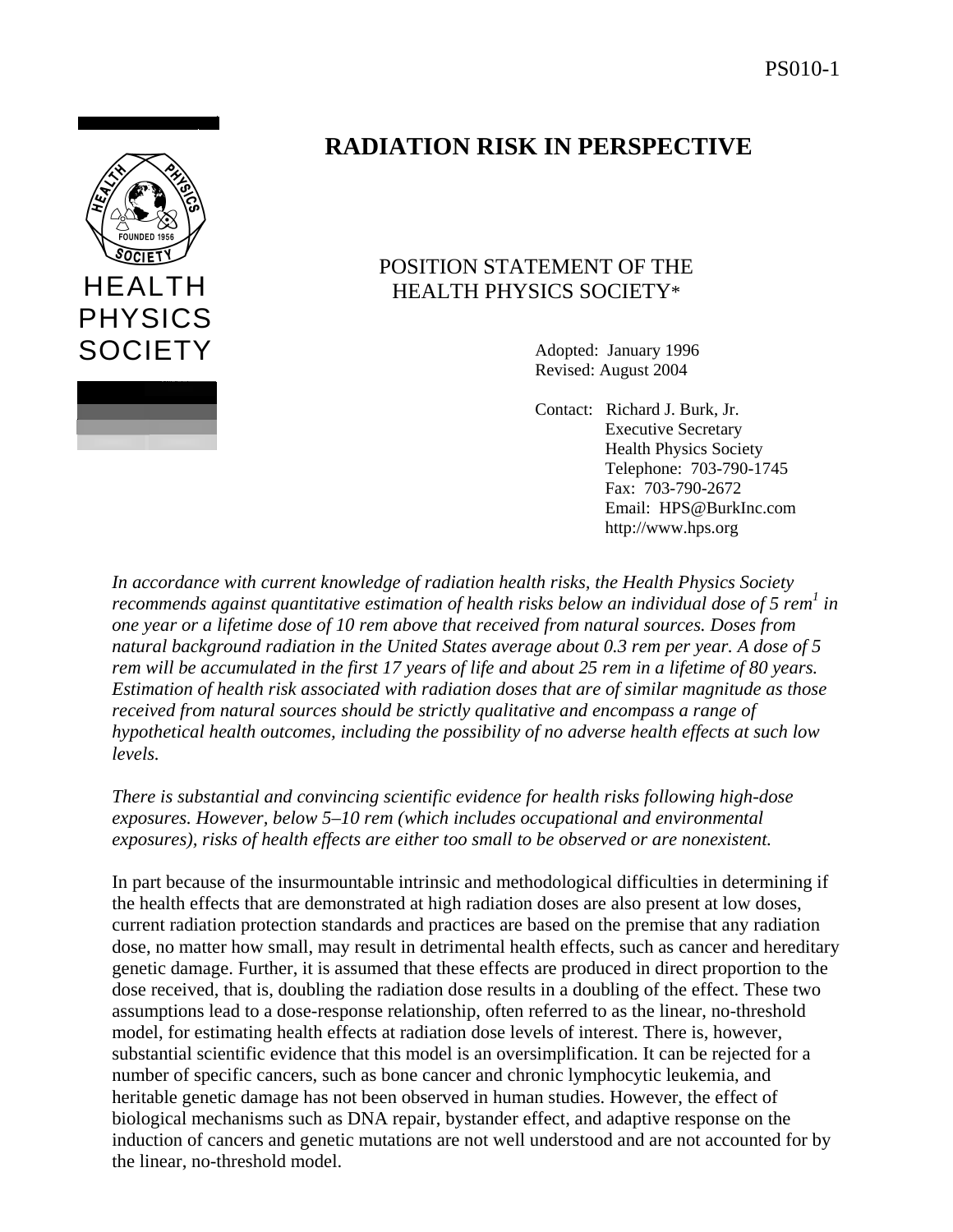## **Radiogenic Health Effects Have Not Been Consistently Demonstrated Below 10 Rem**

Radiogenic health effects (primarily cancer) have been demonstrated in humans through epidemiological studies only at doses exceeding 5–10 rem delivered at high dose rates. Below this dose, estimation of adverse health effect remains speculative. Risk estimates that are used to predict health effects in exposed individuals or populations are based on epidemiological studies of well-defined populations (for example, the Japanese survivors of the atomic bombings in 1945 and medical patients) exposed to relatively high doses delivered at high dose rates. Epidemiological studies have not demonstrated adverse health effects in individuals exposed to small doses (less than 10 rem) delivered in a period of many years.

## **Limit Quantitative Risk Assessment to Doses at or Above 5 Rem per Year or 10 Rem Lifetime**

In view of the above, the Society has concluded that estimates of risk should be limited to individuals receiving a dose of 5 rem in one year or a lifetime dose of 10 rem in addition to natural background. In making risk estimates, specific organ doses and age-adjusted and genderadjusted organ risk factors should be used. Below these doses, risk estimates should not be used. Expressions of risk should only be qualitative, that is, a range based on the uncertainties in estimating risk (NCRP 1997) emphasizing the inability to detect any increased health detriment (that is, zero health effects is a probable outcome).

#### **Impact on Radiation Protection**

Limiting the use of quantitative risk assessment, as described above, has the following implications for radiation protection:

(a) The possibility that health effects might occur at small doses should not be entirely discounted. The Health Physics Society also recognizes the practical advantages of the linear, no-threshold hypothesis to the practice of radiation protection. Nonetheless, risk assessment at low doses should focus on establishing a range of health outcomes in the dose range of interest and acknowledge the possibility of zero health effects. These assessments can be used to inform decision making with respect to cleanup of sites contaminated with radioactive material, disposition of slightly radioactive material, transport of radioactive material, etc.

(b) Collective dose (the sum of individual doses in a defined exposed population expressed as person-rem) has been a useful index for quantifying dose in large populations and in comparing the magnitude of exposures from different radiation sources. However, collective dose may aggregate information excessively, for example, a large dose to a small number of people is not equivalent to a small dose to many people, even if the collective doses are the same. Thus, for populations in which almost all individuals are estimated to receive a lifetime dose of less than 10 rem above background, collective dose is a highly speculative and uncertain measure of risk and should not be used for the purpose of estimating population health risks.